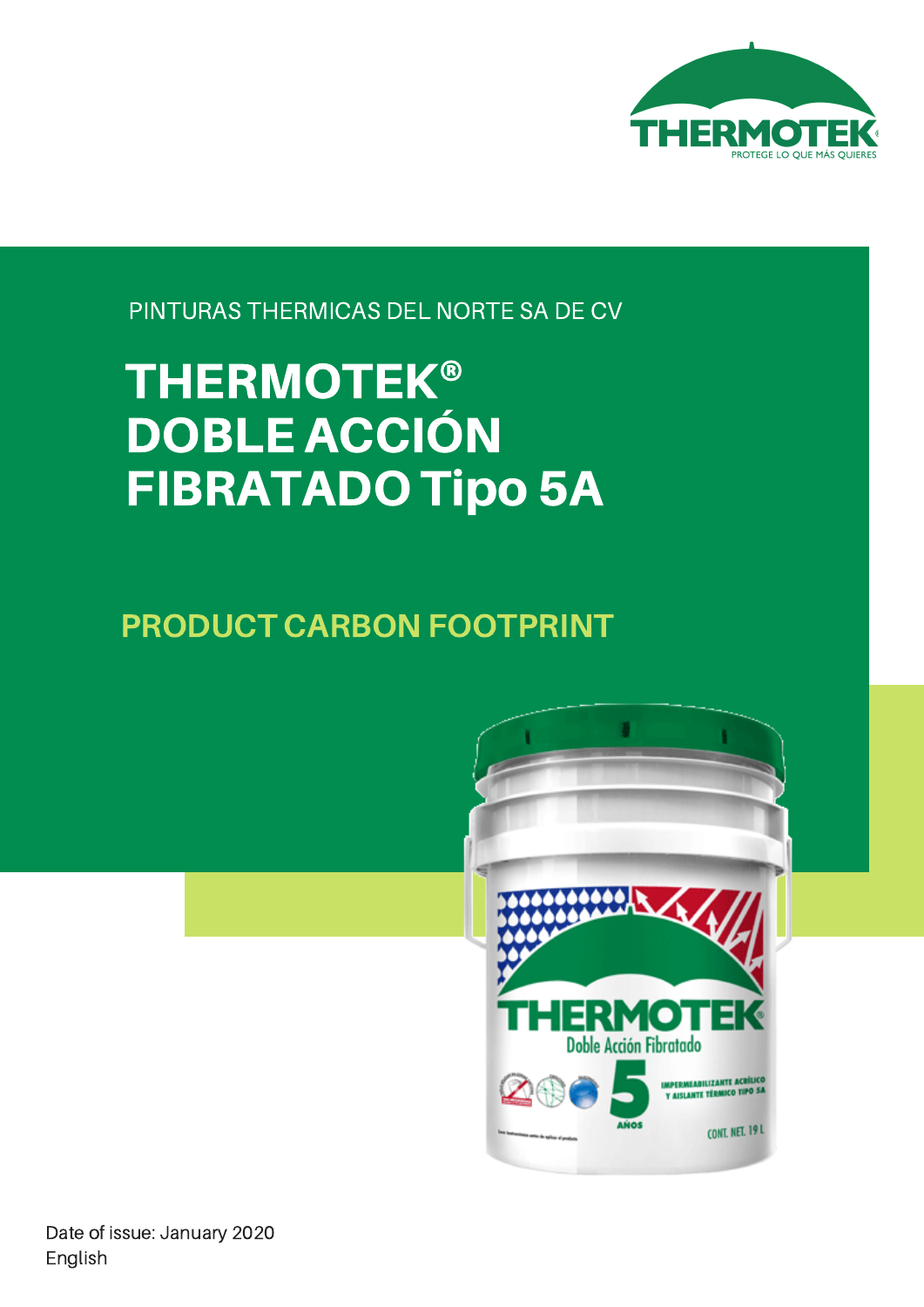

# **TABLE OF CONTENTS**

| 1.             |  |
|----------------|--|
| 2.             |  |
| 3.             |  |
| 4.             |  |
| 5.             |  |
| 6.             |  |
| 7.             |  |
|                |  |
| 1.             |  |
| 2.             |  |
| 3.             |  |
| $\mathbf{4}$ . |  |
| 5.             |  |
| 6.             |  |
| 7.             |  |
|                |  |
| 1.             |  |
| 2.             |  |
| 3.             |  |
| 4.             |  |
| 5.             |  |
| 6.             |  |
|                |  |
| 1.             |  |
| 2.             |  |
| 3.             |  |
|                |  |
|                |  |
|                |  |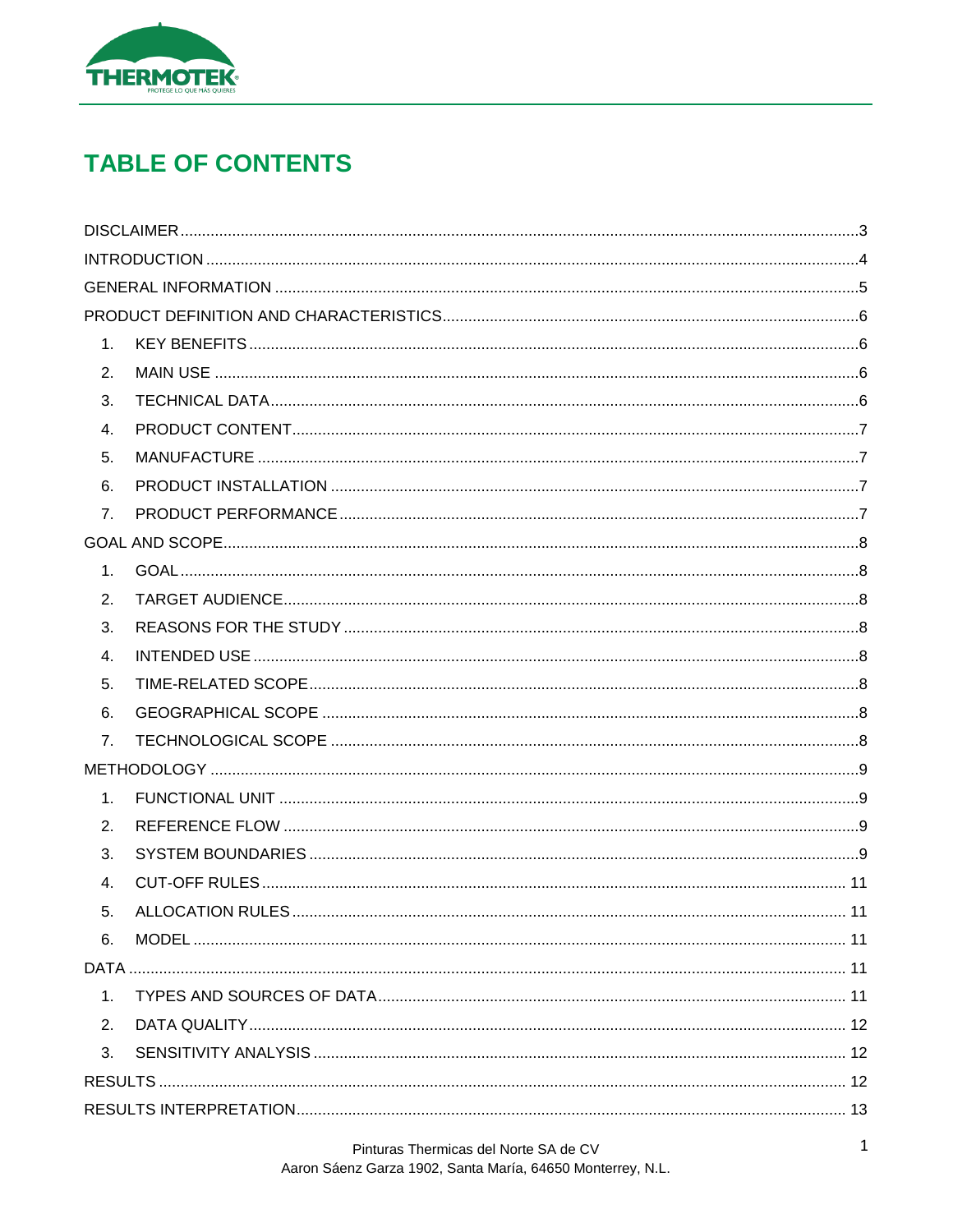

| LIMITATIONS |  |
|-------------|--|
|             |  |
|             |  |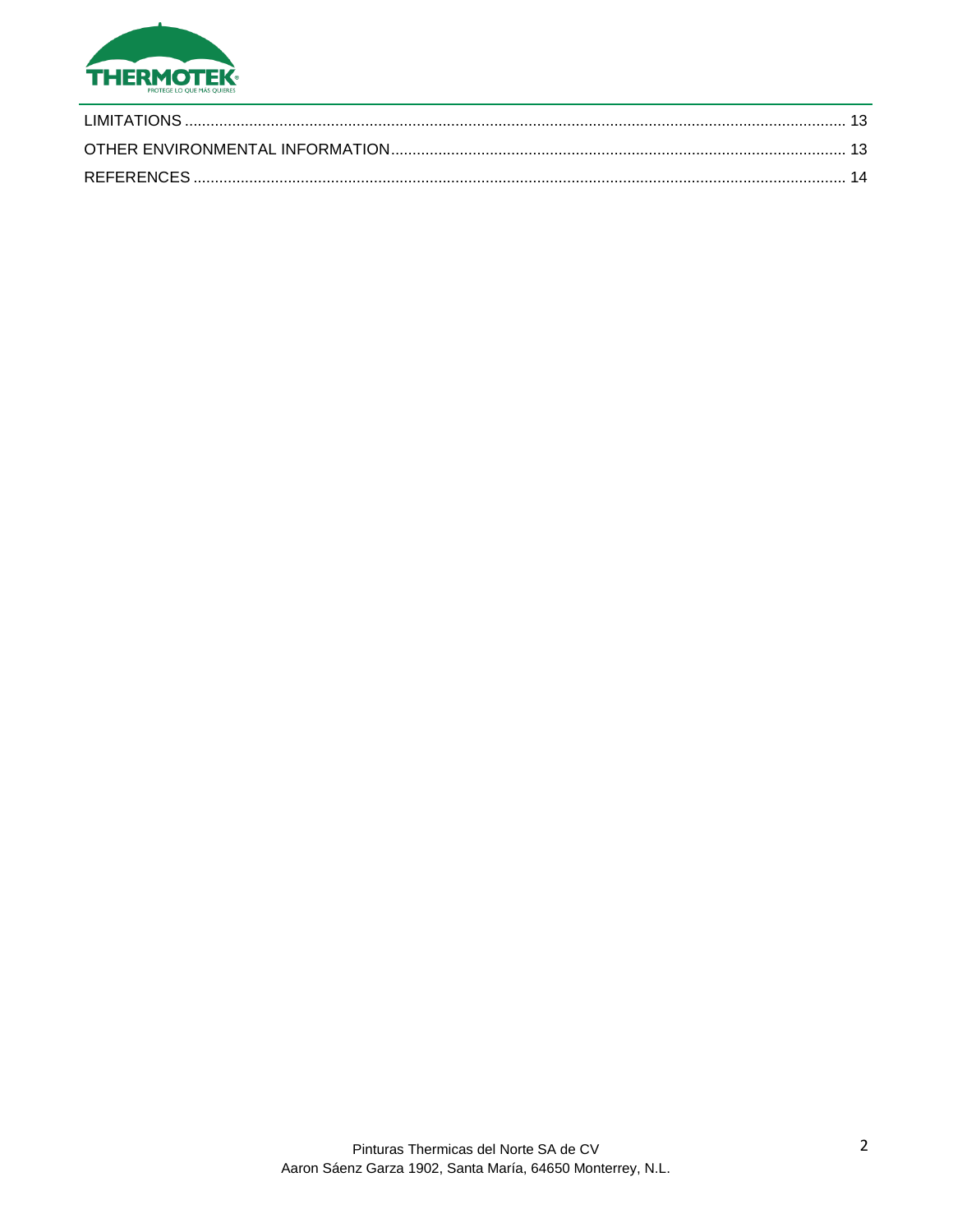

# <span id="page-3-0"></span>**DISCLAIMER**

BASF Environmental Evaluation Data reflect the situation at the time such data has been collected and BASF shall be under no obligation to update the BASF Environmental Evaluation Data. Any BASF Environmental Evaluation Data are provided to you to the best of BASF's knowledge. However, BASF Environmental Evaluation Data are based on certain presumptions and approximations that consequently may impact the accuracy of the BASF Environmental Evaluation Data. BASF Environmental Evaluation Data shall not, to the extent permitted by applicable law constitute any representation or warranty of any kind, whether expressed or implied, and shall not relieve you from undertaking your own investigations and tests. Accordingly, any liability of BASF with regard to the BASF Environmental Evaluation Data, including, but not limited to its accuracy, quality, completeness or fitness for particular purpose shall be excluded to the fullest extent permitted by applicable law. This exclusion and/or limitation of liability is explicitly accepted by you.

BASF is far backward integrated in its production and defines the relevant system boundaries to generate its primary data. The difference in rigor of data collection, setting of system boundaries and use of different and under certain circumstances bigger amounts of secondary data by competitors of ours, do not allow a meaningful comparison of BASF Environmental Evaluation Data disclosed to you with data on the same product of a competitor of ours without taking into account further information.

This PCF report is not intended not be used to communicate superiority over other products and shall not be used to compare environmental performance with other similar products as functional unit, scope, system boundaries, methodology, LCI and data may differ.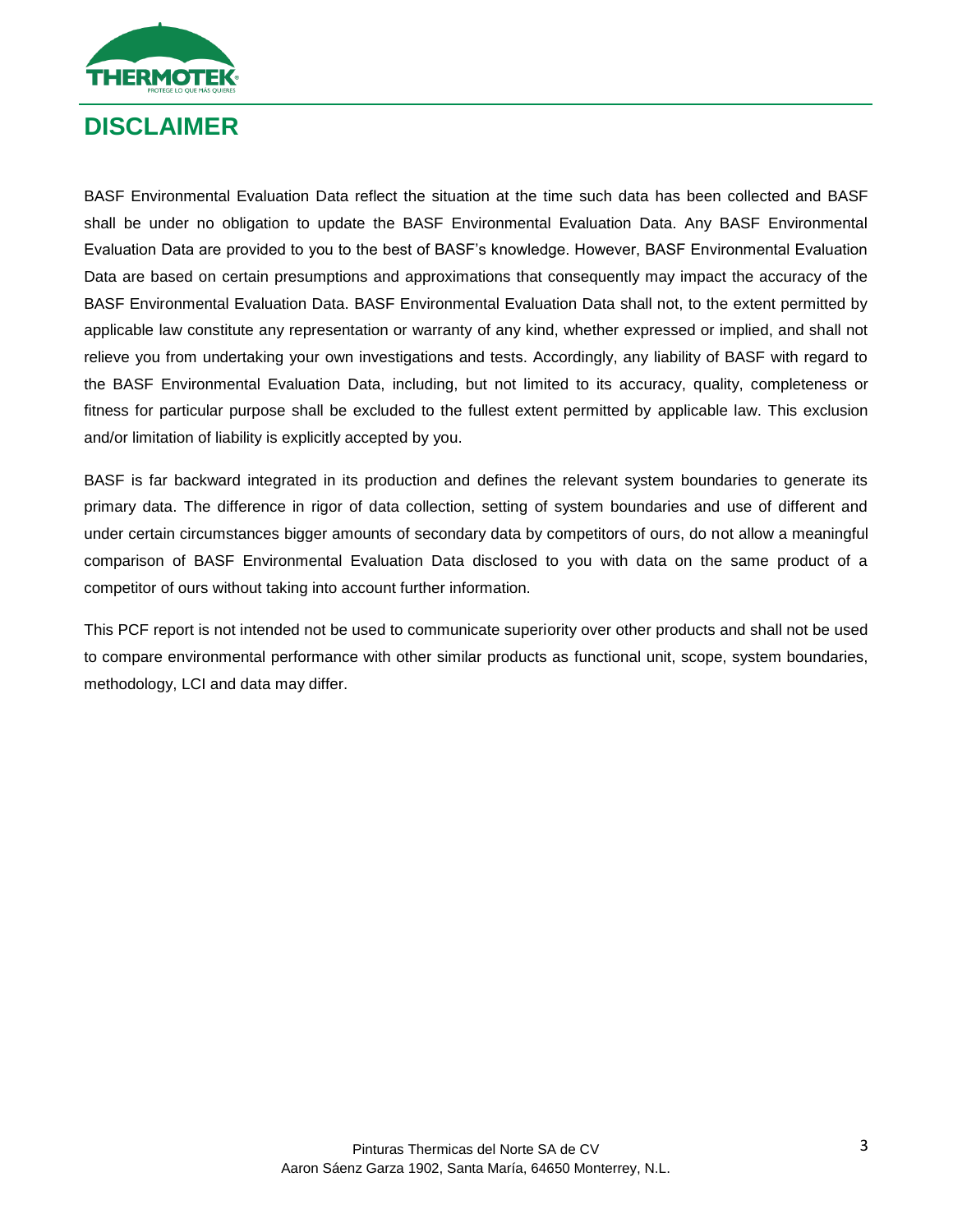

# <span id="page-4-0"></span>**INTRODUCTION**

This disclosure report was prepared in order to communicate the PCF of THERMOTEK® DOBLE ACCIÓN FIBRATADO Tipo 5A manufactured by Pinturas Thermicas del Norte SA de CV in the facilities of Mexico located in Abasolo, Silao, Hermosillo and Mérida. PCF was calculated based on a cradle to gate scope.

This disclosure report is aligned to the guidelines stablished in the standard *NMX-SAA-14067-IMNC-2018 Gases de efecto invernadero-Huella de carbono de productos-Requisitos y directrices para cuantificación y comunicación.* PCF results are intended to be available to the public.

All information presented in this report was collected directly from BASF and based on the PCF results provided by BASF.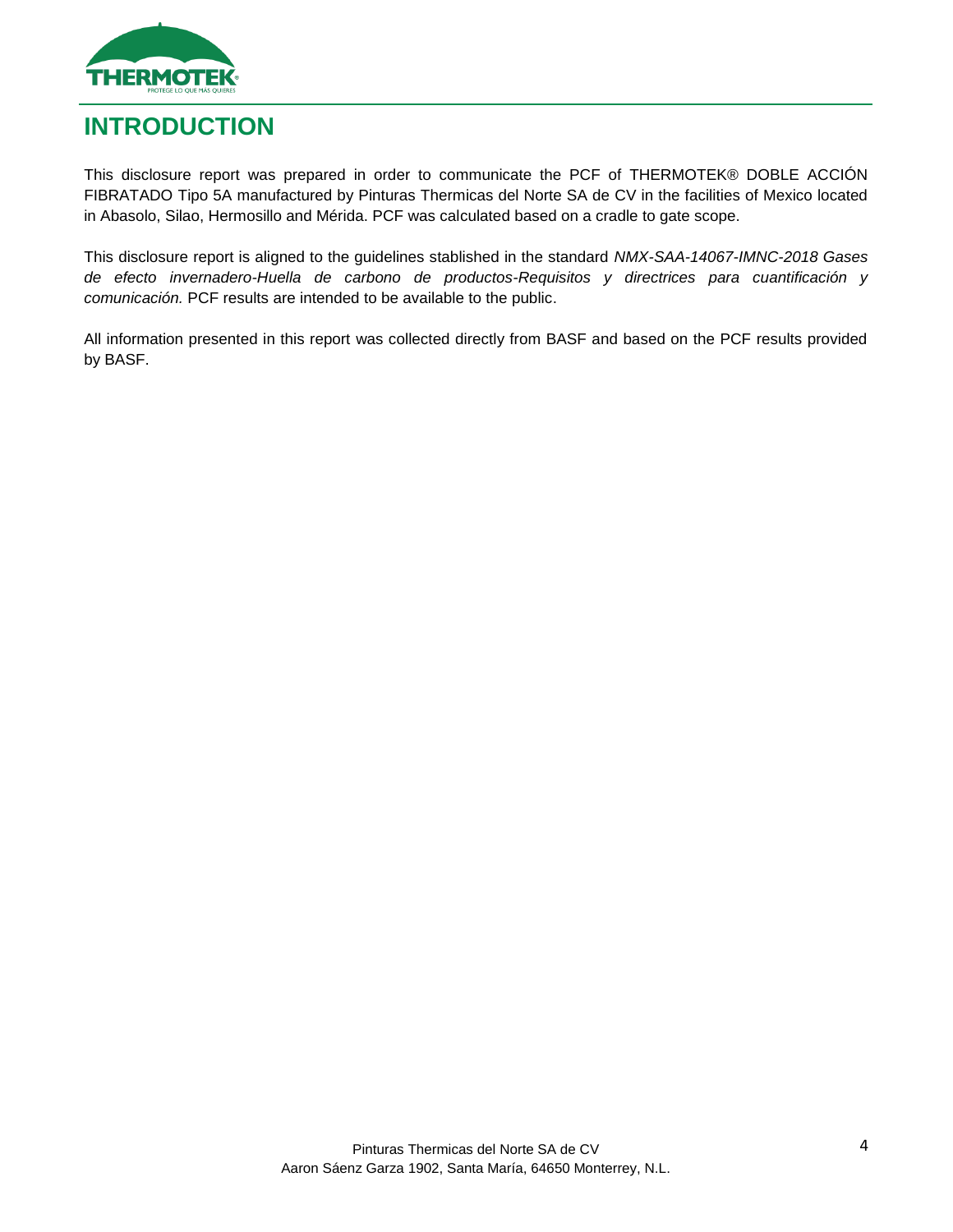

# <span id="page-5-0"></span>**GENERAL INFORMATION**

#### **THERMOTEK® DOBLE ACCIÓN FIBRATADO Tipo 5A**

THERMOTEK® DOBLE ACCIÓN FIBRATADO Tipo 5A is formulated with water-based acrylic stretch resins, additives against UV rays, silicone and a high content of fibers (these will give a lumpy consistency to the product by the high amount of fiber contained in its formulation) which form an excellent protective layer preventing the filtration of water and moisture. It also contains ceramic loads that reduce heat transfer by radiation and conduction inside buildings. It does not require reinforcement fabric on the entire surface, only at critical points.



| <b>Manufacturer:</b>                     | Pinturas Thermicas del Norte SA de CV                                                            |
|------------------------------------------|--------------------------------------------------------------------------------------------------|
| <b>Product:</b>                          | THERMOTEK® DOBLE ACCIÓN FIBRATADO Tipo 5A                                                        |
| <b>Product category and subcategory:</b> | Architectural Coatings - Exterior Coatings                                                       |
| <b>Manufacturing Location(s):</b>        | Abasolo, N.L., México<br>Silao, Gto., México<br>Hermosillo, Son., México<br>Mérida, Yuc., México |
| PCF model developed by:                  | <b>BASF</b><br>David Green<br>david.r.green@basf.com                                             |
| Disclosure report prepared by:           | Consultoría SPECS<br>Magdalena Magaña Páramo<br>mmagana@specs-consultoria.com                    |
| Disclosure report approved by:           | <b>BASF</b><br>Jorge Esqueda Querol<br>jorge.esqueda@basf.com                                    |
| Date of issue:                           | January 10 <sup>th</sup> 2020                                                                    |
| <b>Period of validity:</b>               | 5 years                                                                                          |
|                                          |                                                                                                  |
| <b>Functional unit:</b>                  | 1 kg of THERMOTEK® DOBLE ACCIÓN FIBRATADO Tipo 5A                                                |
| PCR (if any):                            | No                                                                                               |
| <b>PCF Type:</b>                         | <b>Parcial PCF</b>                                                                               |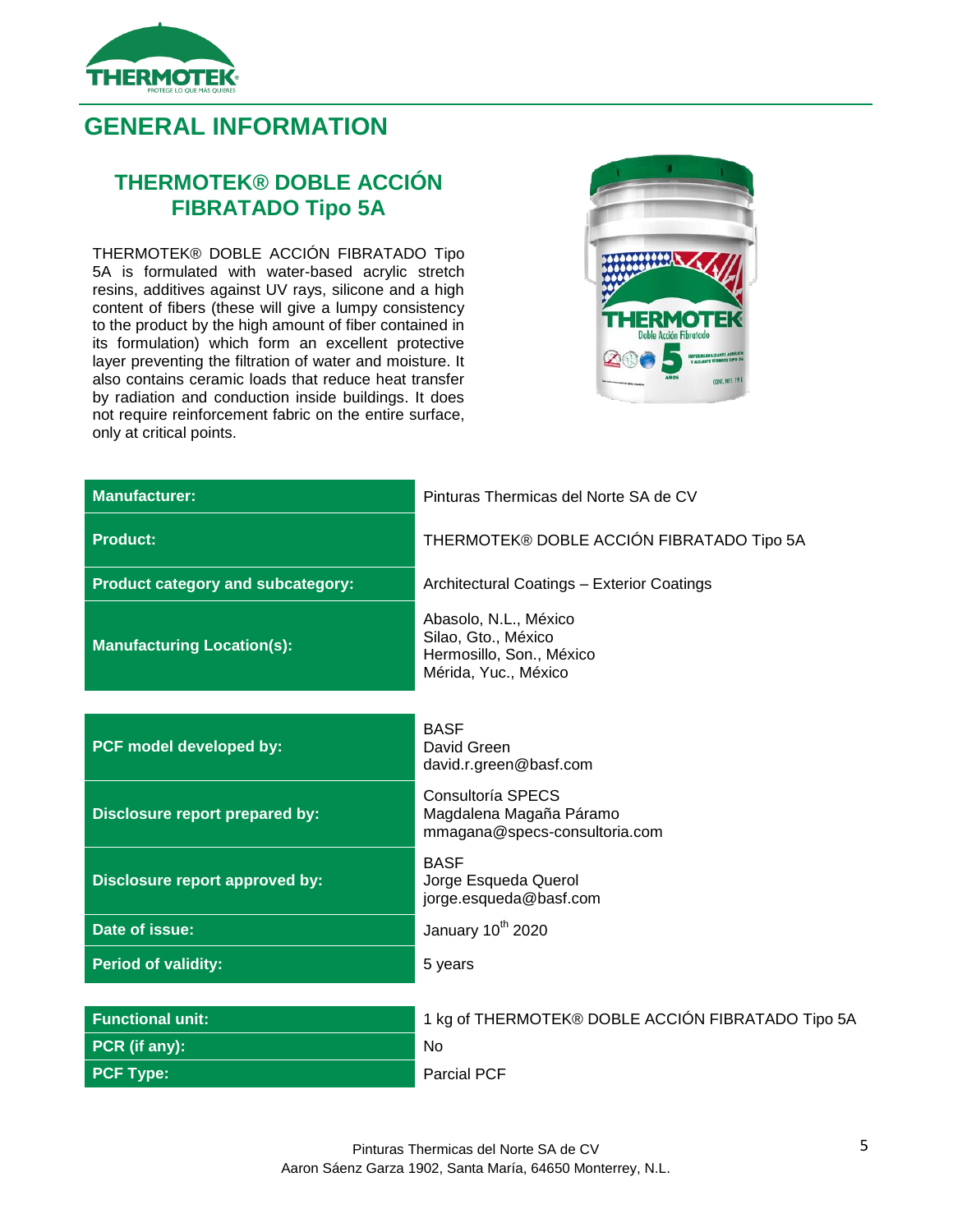

# <span id="page-6-0"></span>**PRODUCT DEFINITION AND CHARACTERISTICS**

#### <span id="page-6-1"></span>**1. KEY BENEFITS**

- Excellent thermal protection due to high reflectance and low thermal conductivity (in white).
- White finish reflects more than 80% of sunlight.
- Excellent resistance to weathering (sudden changes in temperature, thermal shock, rain, saline environments, etc.)
- Does not form a vapor barrier, allowing the substrate or structure to lose moisture and dry.
- Based on its elasticity, can withstand the structural movements of normal contraction and expansion of all construction.
- Adheres with great firmness to the main building materials such as concrete, fibrocement, mortar, etc.
- Can be applied on old or damaged asphalt waterproofing for one year or less, after surface preparation.
- Is environmentally beneficial as it does not contain organic solvents or toxic or harmful pollutants.
- Has excellent covering power.
- <span id="page-6-2"></span>Can be quickly applied with an excellent finish.

For more information visit<https://grupothermotek.com/>

#### **2. MAIN USE**

- Waterproof, decorative and protective coating on concrete roofs, fibrocement, metal sheets, among others. Ideal for residential, commercial and industrial use in manufacturing plants or warehouses.
- For maintenance and renovation of existing waterproofing systems.
- Thermal insulator due to high reflectance properties.

#### <span id="page-6-3"></span>**3. TECHNICAL DATA**

| <b>Physical properties</b> | <b>Standard</b>    | <b>Value</b>    |
|----------------------------|--------------------|-----------------|
| Viscosity [cps]            | <b>ASTM D 2196</b> | 40 000 min      |
| pH                         | ASTM E-70          | $9.0 \pm 0.5$   |
| Solids by weight, [%]      | <b>ASTM D-1644</b> | $49 \pm 2,0$    |
| Initial tension [lb/pulg2] | <b>ASTM D 2370</b> | 200             |
| Density [gr/ml]            | <b>ASTM D-1475</b> | $1,29 \pm 0,02$ |
| Elongation [%]             | <b>ASTM D 2370</b> | 150             |
| Thermal emissivity         | <b>ASTM C 1371</b> | 0.9             |
| Solar Reflectance [%]      | <b>ASTM C 1549</b> | 80              |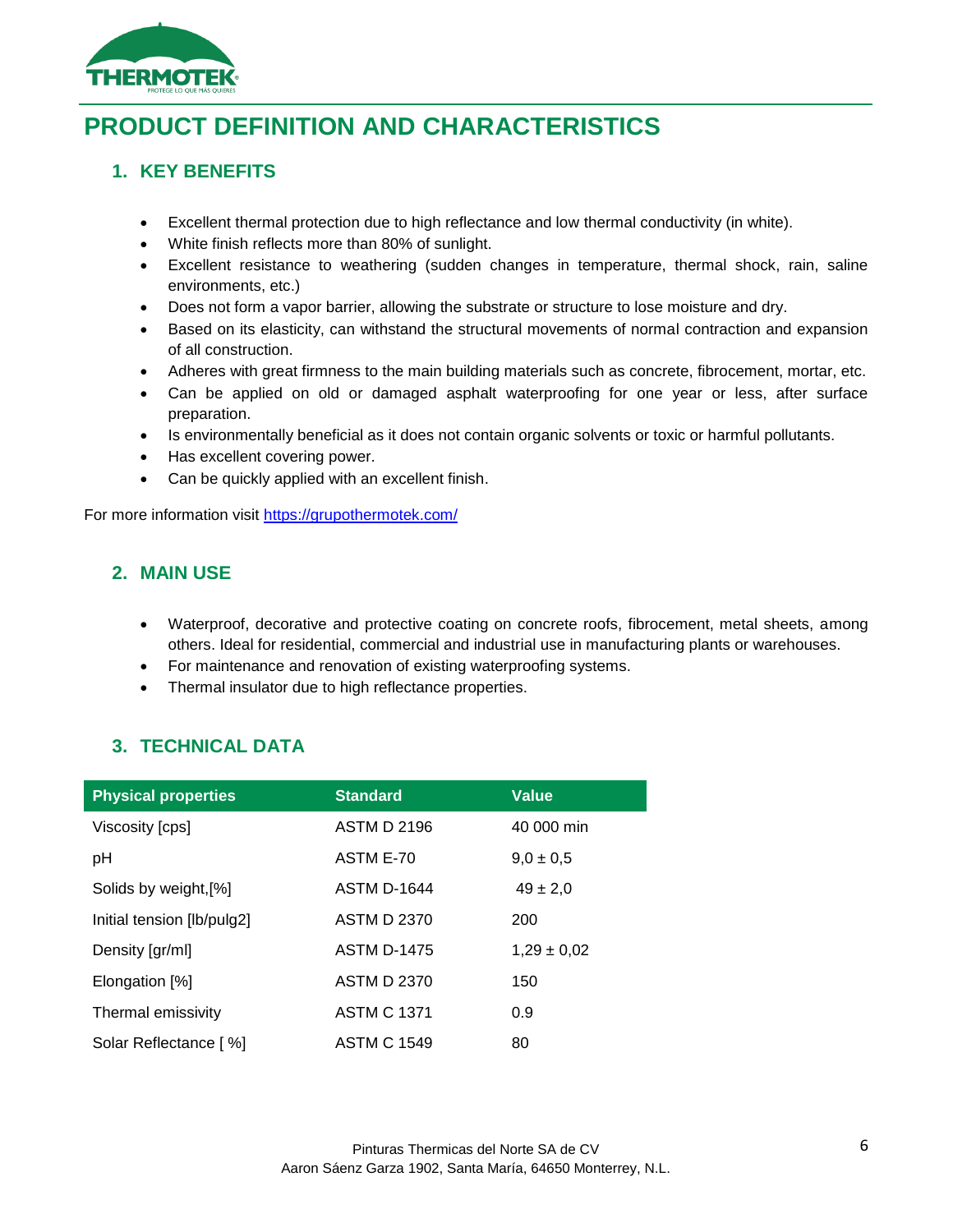

#### <span id="page-7-0"></span>**4. PRODUCT CONTENT**

| <b>Raw material</b>                                           | <b>CAS Number</b> | Unit   |
|---------------------------------------------------------------|-------------------|--------|
| Water                                                         | 7732-18-5         | 48.81% |
| Limestone                                                     | 1317-65-3         | 31.38% |
| 2-Propenoic acid, butyl ester,<br>polymer with ethenylbenzene | 25767-47-9        | 13.67% |
| Titanium dioxide                                              | 13463-67-7        | 1.88%  |

Hazardous substances intentionally added to the product as defined by national or international regulations:

| Ingredient name                                       | <b>CAS Number</b> |
|-------------------------------------------------------|-------------------|
| Quartz (SiO2) particle size $> 63 \mu m$              | 14808-60-7        |
| Dioctyl phthalate                                     | 117-84-0          |
| Diuron (ISO); 3-(3,4-dichlorophenyl)-1,1-dimethylurea | 330-54-1          |

Substances within Master Builders Solutions products are all screened to the Globally Harmonized System (GHS) prior to commercialization to comply with regional regulatory requirements. Any substances identified shall be noted on the manufacturer SDS.

#### <span id="page-7-1"></span>**5. MANUFACTURE**

Raw materials extracted from nature are processed to form intermediate materials, such as titanium dioxide, using energy and other resources. These intermediate materials are then transported to the production facility to form the final product THERMOTEK® DOBLE ACCIÓN FIBRATADO Tipo 5A. Waste generated during the raw material processing is transported to waste disposal facilities.

In the manufacturing plant, intermediate materials are mixed with water in a high-speed disperser and then placed into plastic containers that are sealed and packaged for shipping.

#### <span id="page-7-2"></span>**6. PRODUCT INSTALLATION**

The product is applied with roller or brush.

#### <span id="page-7-3"></span>**7. PRODUCT PERFORMANCE**

1.2  $L/m^2$ , 2 coatings applied 1.2  $\text{L/m}^2$ , 2 coatings applied with reinforced mesh Performance may vary depending on surface nature and surface roughness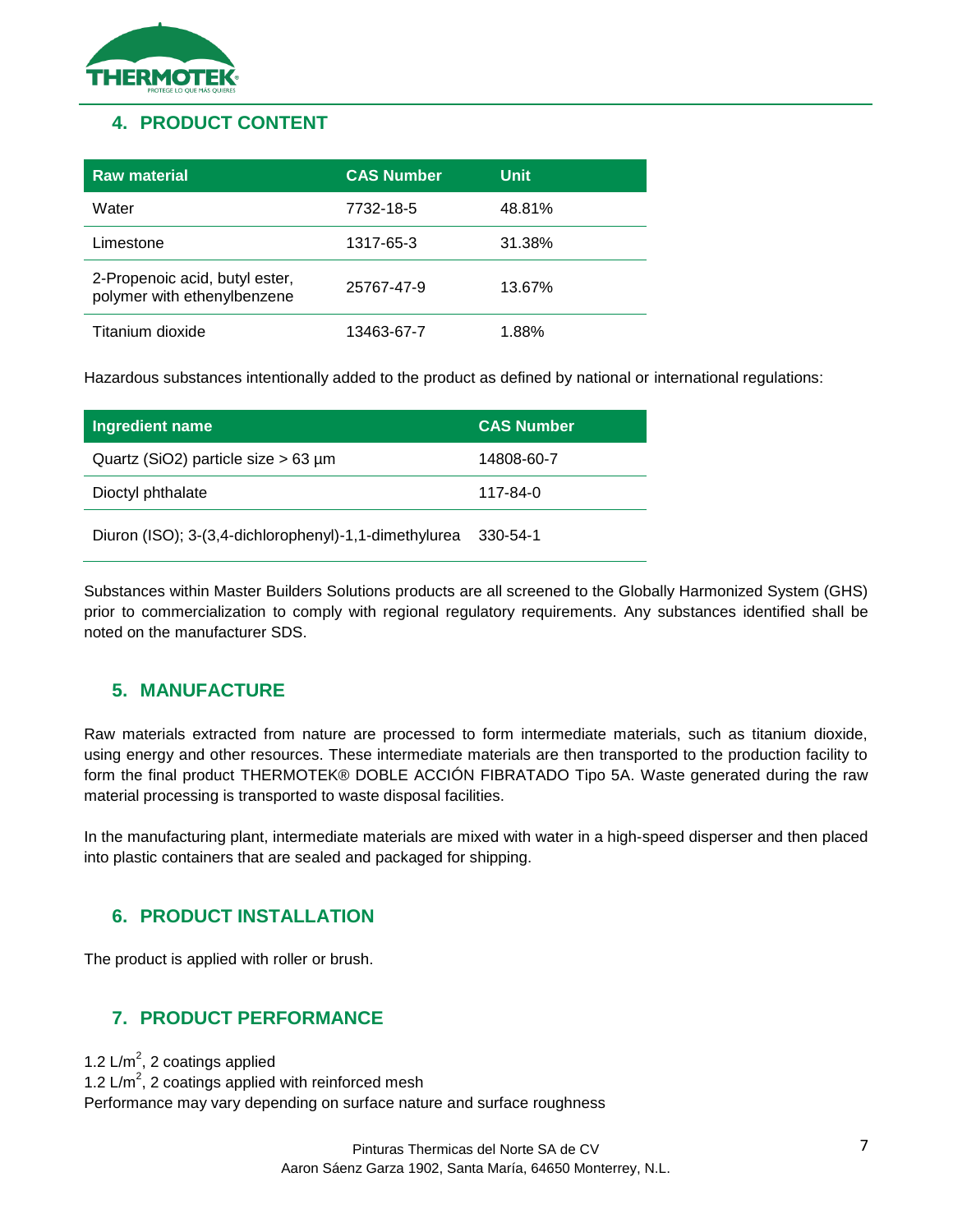

# <span id="page-8-1"></span><span id="page-8-0"></span>**GOAL AND SCOPE**

#### **1. GOAL**

The goal of this study is to identify the potential carbon footprint for the product THERMOTEK® DOBLE ACCIÓN FIBRATADO Tipo 5A at the product stage (cradle to gate) to enable product improvement and make life-cycle information available to the public.

#### <span id="page-8-2"></span>**2. TARGET AUDIENCE**

This study is addressed to consumers and other parties with interest in the environmental impact of the product THERMOTEK® DOBLE ACCIÓN FIBRATADO Tipo 5A.

#### <span id="page-8-3"></span>**3. REASONS FOR THE STUDY**

Determine the carbon footprint of the product THERMOTEK® DOBLE ACCIÓN FIBRATADO Tipo 5A for decision making and to provide the public with information on the product's environmental impacts.

#### <span id="page-8-4"></span>**4. INTENDED USE**

The results of the PCF are intended to be communicated through product labeling.

#### <span id="page-8-5"></span>**5. TIME-RELATED SCOPE**

The study is modeled using production primary data from the year 2018. Secondary datasets were selected to be as close as possible to the 2018 reference year.

#### <span id="page-8-6"></span>**6. GEOGRAPHICAL SCOPE**

This study refers to the production of THERMOTEK® DOBLE ACCIÓN FIBRATADO Tipo 5A in Mexico.

#### <span id="page-8-7"></span>**7. TECHNOLOGICAL SCOPE**

The study refers to the production technology used at the Abasolo, Silao, Hermosillo and Merida plants in Mexico.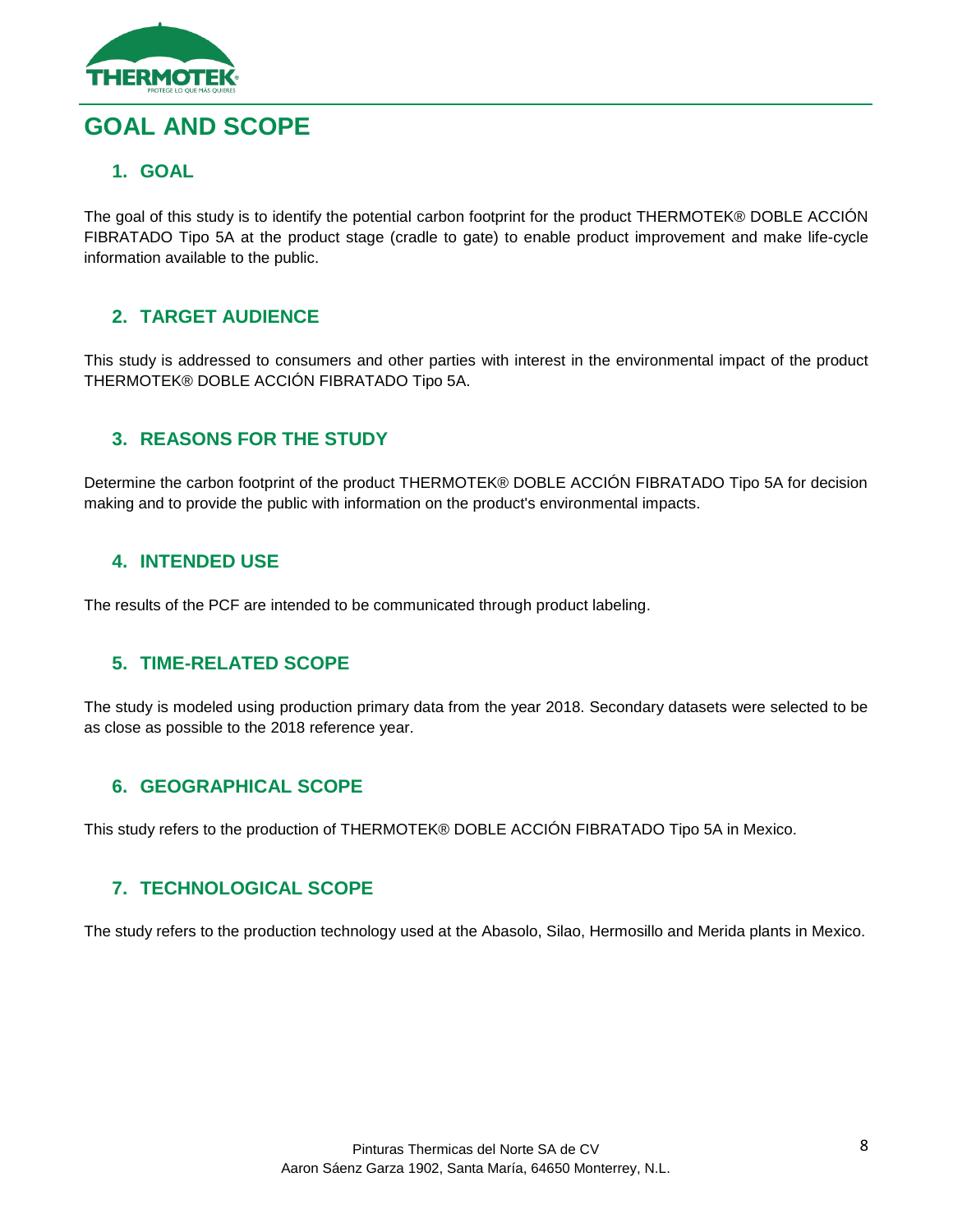

# <span id="page-9-0"></span>**METHODOLOGY**

PCF was calculated based on the following standards:

- ISO standards ISO 14040:2006 14040:2006 Environmental management Life cycle assessment Principles and framework
- ISO 14044:2006 Environmental management Life cycle assessment Requirements and guidelines.
- ISO/TS 14067:2013 Greenhouse gases Carbon footprint of products Requirements and guidelines for quantification and communication.
- Greenhouse Gas Protocol The Product Life Cycle Accounting and Reporting Standard (WRI & WBCSD, 2011).

#### <span id="page-9-1"></span>**1. FUNCTIONAL UNIT**

1 kg of THERMOTEK® DOBLE ACCIÓN FIBRATADO Tipo 5A

#### <span id="page-9-2"></span>**2. REFERENCE FLOW**

1 kg of THERMOTEK® DOBLE ACCIÓN FIBRATADO Tipo 5A

#### <span id="page-9-3"></span>**3. SYSTEM BOUNDARIES**

This analysis was a preliminary review based on the manufacturing process, covering the Product Stage (cradle to gate). This study includes the raw material manufacturing, transportation of raw materials to plants and coating manufacturing. Modules or stages not included in this study are indicated in the table below as "MND" (Module not declared). Design and construction stage, use and maintenance, and end-of-life stages were excluded from the system boundaries.

| <b>Product stage</b><br>(Modules 1-3) |                                                                       | <b>Design and construction</b><br>stage (Modules 4-5) |                                          |                                    | <b>Use and maintenance</b><br>stage (Modules 6-10)      |                        |                       | <b>End of life stage</b><br><b>(Modules 11-14)</b> |                                    |                        |
|---------------------------------------|-----------------------------------------------------------------------|-------------------------------------------------------|------------------------------------------|------------------------------------|---------------------------------------------------------|------------------------|-----------------------|----------------------------------------------------|------------------------------------|------------------------|
| Raw material manufacturing            | materials<br>I WBJ<br>plants<br>৳<br>Transportation<br>$\overline{5}$ | Coating manufacturing                                 | Transportation to distribution<br>center | sale<br>Transportation to point of | application<br>$\overline{5}$<br>site<br>Transportation | application<br>Coating | Emissions from drying | pue<br>maintenance<br>repair<br>Necessary          | site<br>Transportation to disposal | End-of-life management |
| X                                     | X                                                                     | X                                                     | <b>MND</b>                               | <b>MND</b>                         | <b>MND</b>                                              | <b>MND</b>             | <b>MND</b>            | <b>MND</b>                                         | <b>MND</b>                         | <b>MND</b>             |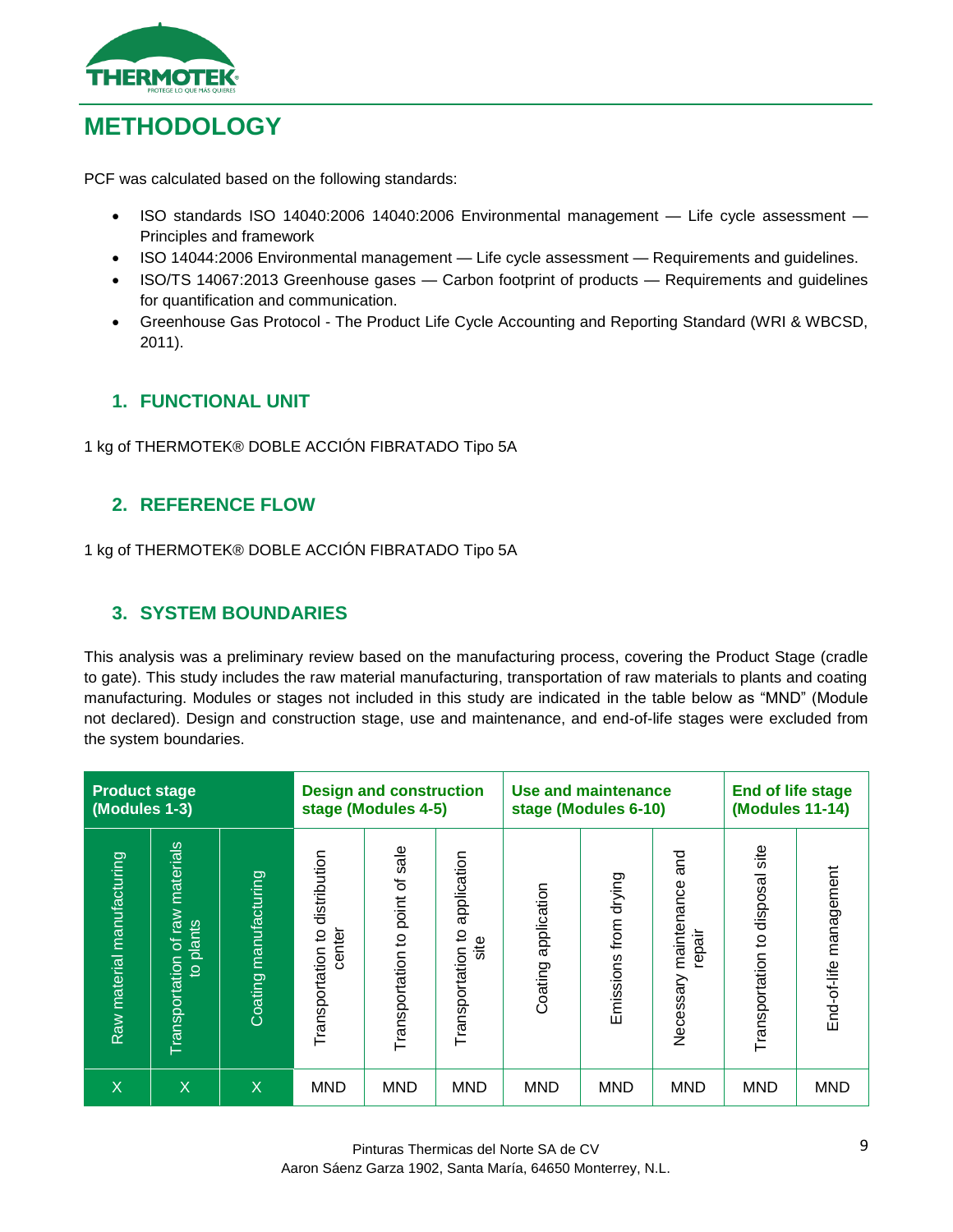

#### **Product Stage**

Raw material manufacturing: The impacts of raw material manufacturing and associated pre-chains were accounted for in the analysis. Waste and scrap created during raw material manufacturing and emissions associated with transporting these to point of disposal were not considered in calculations as this study was focused on the analysis of the manufacturing of the final product itself.

Transportation of raw materials to plants: Transportation was included for raw materials that were designated with transportation in the dataset (limestone). Transportation of other raw materials to the production facility were not considered, as data were not available and this study was focused on the analysis of the manufacturing of the final product itself.

Coating manufacture: This study includes coating manufacture and waste/scrap created during production of the final product. Colorant impact (titanium dioxide pigment) was also accounted for in the analysis. Packaging of the final product and transportation of waste created during production to the point of disposal point was not considered as this study was focused on the analysis of the manufacturing of the final product itself.

No co-products or recycled products are used in the manufacture of the product. Renewable energy is not used in the manufacturing plant and carbon offsets are not used either.

#### **Design and Construction Stage**

This stage begins with the final product leaving the production facility and ends with the final product application on site, which includes transportation to distribution center, transportation to point of sale and transportation to application site. These stages (Modules 4-5) were not included in the analysis because the exact location of the product application was unknown and this study was focused on the analysis of the manufacturing of the final product itself.

#### **Use and Maintenance Stage**

The application of the final product is with brush or roller and does not require energy. There is no reliable way to account for the impact of the applicator, as these may be used once or several times and the area covered may vary considerably from project to project. This impact is not expected to be representative and therefore was not considered in the scope of this study. In addition, this study was focused on the analysis of the manufacturing of the final product itself.

#### **End-of-Life Stages**

The product service life is 5 years. Once the product is installed, the product remains in the building and may be assumed that it is sent to landfill. This stage is not included as this study was focused on the analysis of the manufacturing of the final product itself.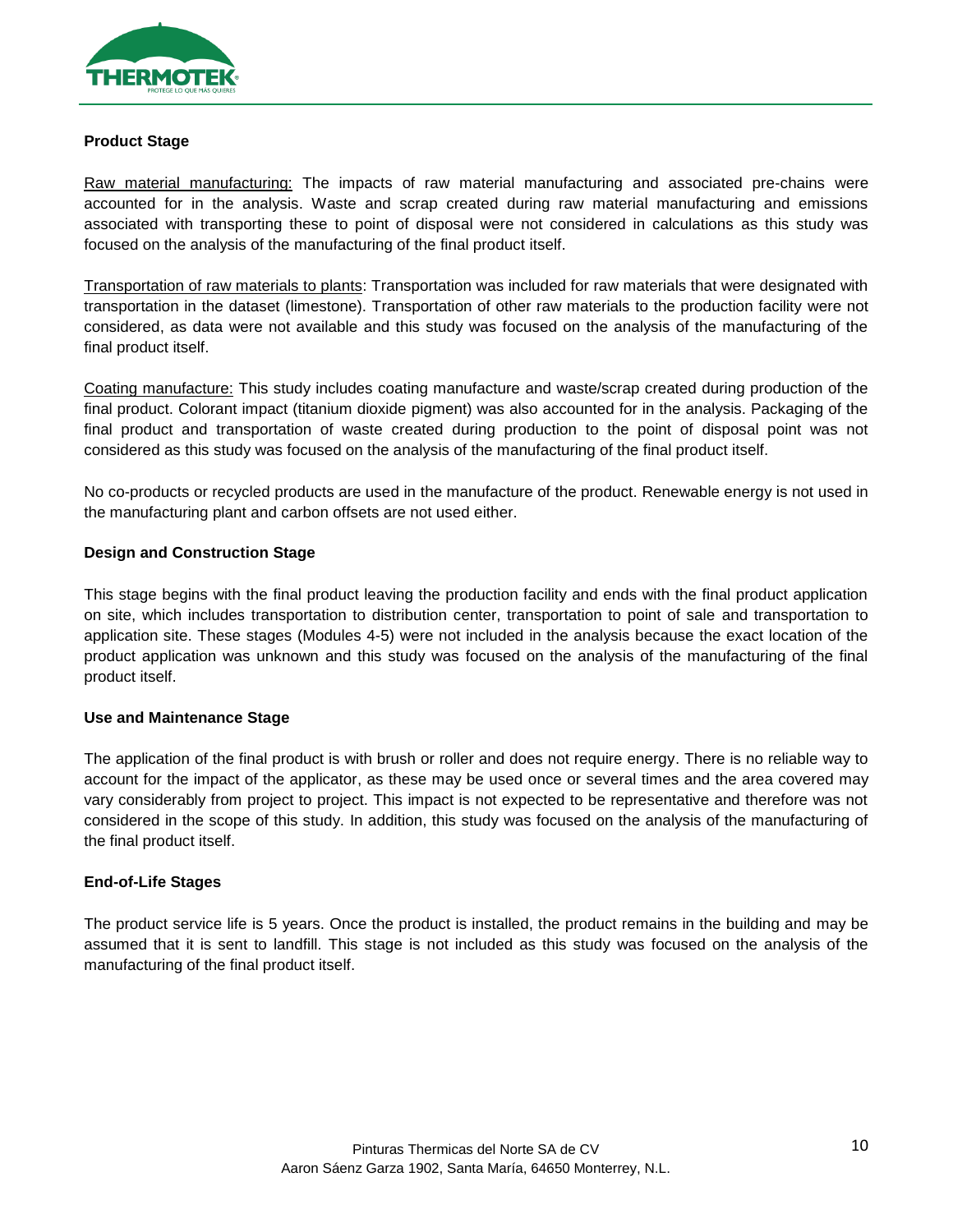

#### <span id="page-11-0"></span>**4. CUT-OFF RULES**

Model was developed to meet at minimum of 95% of the total mass, energy, and environmental relevance of the system. The criterion for exclusion of inputs and outputs was the following:

- All inputs and outputs have been included in cases where the necessary information is readily available or a reasonable estimate could be made.
- In cases where information is not available, inputs and outputs may have been omitted only if their impacts are anticipated to fall well below 1% of the total system impacts.
- For materials characterized as hazardous and/or toxic by the Globally Harmonized System (GHS), cut-off rules do not apply and such substances shall be included in the inventory.

#### <span id="page-11-1"></span>**5. ALLOCATION RULES**

No allocation was needed in the documented input data (foreground data). However, some of the used LCI inventory data (pre-products and background data) are allocated inventories using common allocation approaches, such as physical allocation or economic allocation. The assumptions concerning allocation are documented in the corresponding databases.

#### <span id="page-11-2"></span>**6. MODEL**

| Impact category        | <b>Indicator</b>      |                                                                       | <b>Source</b> '  |
|------------------------|-----------------------|-----------------------------------------------------------------------|------------------|
| Climate change<br>(CF) | Kg CO <sub>2</sub> eq | Bern model - Global Warming Potential<br>over a 100 year time horizon | <b>IPCC 2013</b> |

All six Kyoto gases plus NF3 were accounted for in the model, measured by mass and converted into CO2 equivalents using the 100-year global warming potential (GWP) coefficients of the 2013 IPCC Assessment Report as currently used by the EU PEF (2017).

### <span id="page-11-3"></span>**DATA**

#### <span id="page-11-4"></span>**1. TYPES AND SOURCES OF DATA**

The study was modelled using primary data collected directly from the manufacturer to represent the product manufacturing process. When primary data was unavailable, secondary data were used where necessary to complete assessment. Secondary data sources include BASF and GaBi ts (DB version 9.2.0.58). Secondary data sets were based on primary data from internationally adopted production processes.

Data sets selected for raw materials use LCIs that cover manufacturing and all relevant process steps and technologies over the supply chain of the represented cradle to gate inventory with a good overall data quality.

A proxy for electricity (Mexico electricity grid mix) was selected.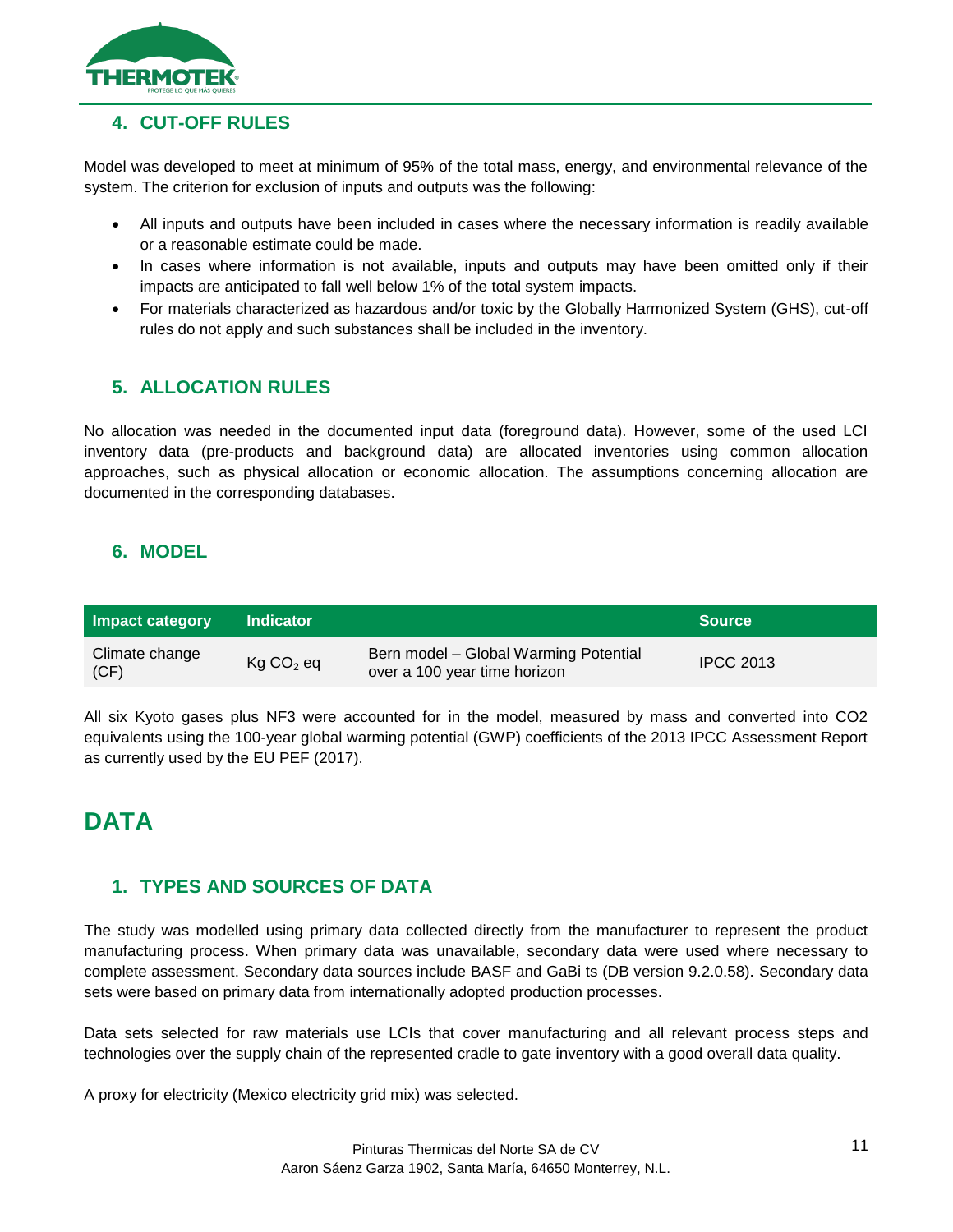

| Data sources                          |                |
|---------------------------------------|----------------|
| Pinturas Thermicas del Norte SA de CV | Primary data   |
| GaBi ts DB version 9.2.0.58           | Secondary data |
| <b>BASE</b>                           | Secondary data |

#### <span id="page-12-0"></span>**2. DATA QUALITY**

Data were selected considering availability, representativeness of manufacturing process, completeness, consistency, accuracy and geographic and temporal relevance. Primary and secondary data is less than five years old. Production data refers to 2018 and secondary data was selected to be as close as possible to the reference year 2018. The overall data quality is considered to be good.

#### <span id="page-12-1"></span>**3. SENSITIVITY ANALYSIS**

No additional sensitivity analyses are required, but can be conducted and included if necessary.

### <span id="page-12-2"></span>**RESULTS**

| PCF for THERMOTEK® DOBLE ACCIÓN FIBRATADO Tipo 5A |                    |                     |  |  |
|---------------------------------------------------|--------------------|---------------------|--|--|
| <b>Total PCF</b>                                  | PCF (non-biogenic) | PCF (biogenic)      |  |  |
| 0.295 kg $CO2-ea$                                 | 0.287 kg $CO2-ea$  | 0.00881 kg $CO2-eq$ |  |  |

**Total PCF:** represents the sum of PCF (non-biogenic) and PCF (biogenic).

Notes:

- **•** Results for PCF (non-biogenic) include land use change impacts and peat impact of  $CO<sub>2</sub>$ .
- $\bullet$  CO<sub>2</sub> removal by biogenic sources is accounted for in Total PCF and reported with PCF (biogenic).
- PCF (biogenic) considers the biogenic  $CO<sub>2</sub>$  uptake in the final product and other net biogenic emissions.
- Emissions and removal of GHG that result of biogenic sources and fossil carbon are calculated and reported separately.
- GHG emissions that are associated with electricity use are reported.
- GHG emissions that result from air transport are not relevant to this study.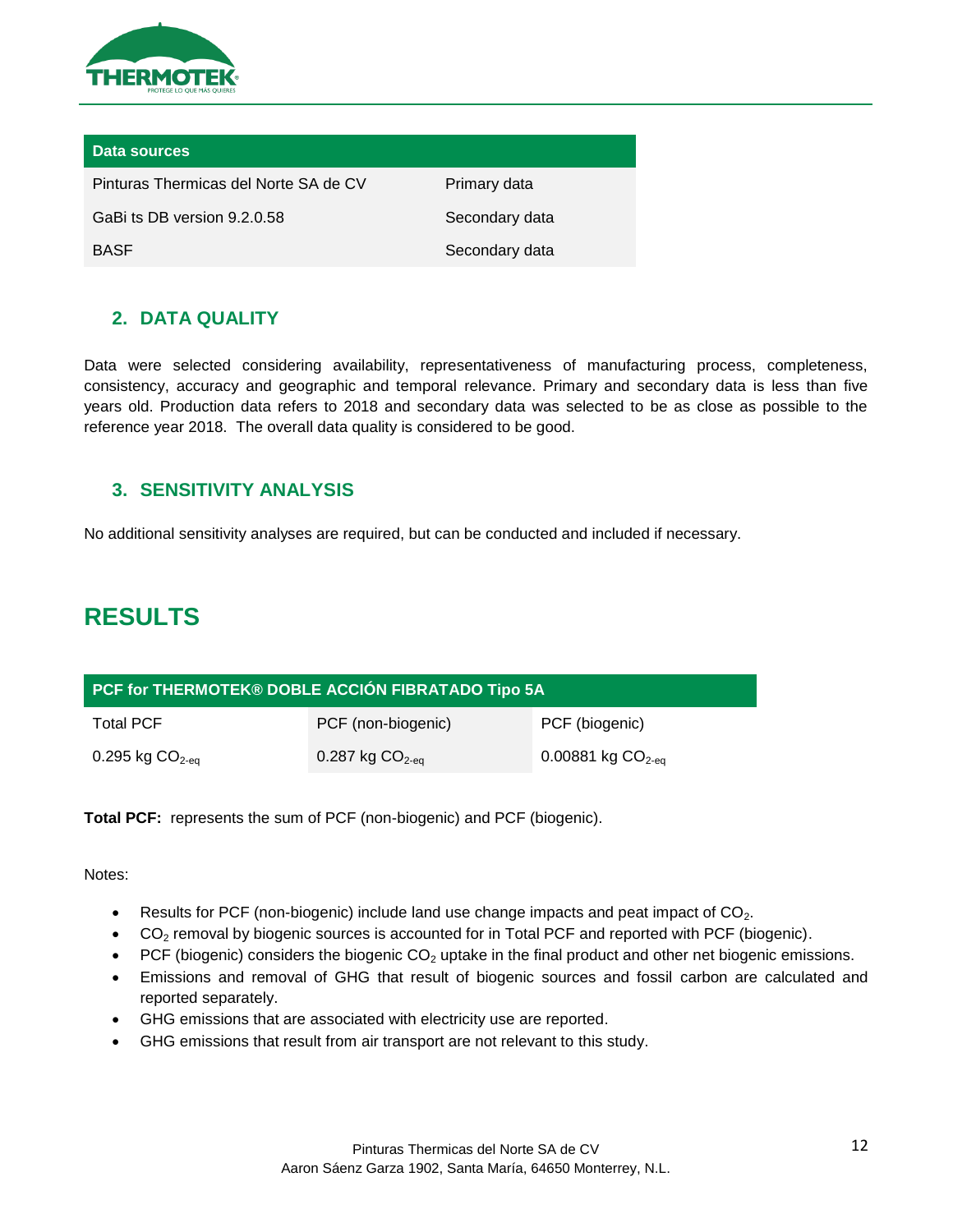

# <span id="page-13-0"></span>**RESULTS INTERPRETATION**

Raw materials represent the highest burden in the PCF. Titanium dioxide used as colorant to form the coating requires high portions of energy for its production.

Depending on the surface characteristics, 1.2 L of coating is required to cover 1 m<sup>2</sup>. In order to minimize the PCF, it is suggested to enhance the product durability and performance. This way, a smaller amount of product is required during the building lifetime.

# <span id="page-13-1"></span>**LIMITATIONS**

The PCF results shall be interpreted in consideration of the following limitations:

- This analysis was a preliminary review based on the product, with a cradle to gate scope. Design and construction, use and maintenance, and end-of-life stages were excluded from the system boundaries. Therefore, PCF results do not represent the impact for all the product life cycle.
- This study is focused on reporting PCF and no other environmental impacts that may be of interest (e.g. resource depletion) are here reported. When information of this PCF is used for decision making, other environmental impacts shall be considered.
- When primary data were unavailable, secondary data were used to complete assessment. Data were selected considering availability, representativeness of manufacturing process, completeness, consistency, accuracy and geographic and temporal relevance.
- Some processes were not accounted for in the model as data were not available. This include waste and scrap created during manufacturing of raw materials, transportation of raw materials waste to the disposal site and transportation of raw materials (other than limestone) to the production facility.
- The model was developed with the use of primary data collected directly from the manufacturer in Mexico. PCF may vary in other regions and production facilities.

# <span id="page-13-2"></span>**OTHER ENVIRONMENTAL INFORMATION**

The product THERMOTEK® DOBLE ACCIÓN FIBRATADO Tipo 5A contributes to reduce energy consumption used for cooling during a building´s operation due to its high SRI. However, this contribution is not accounted for in the scope of this study.